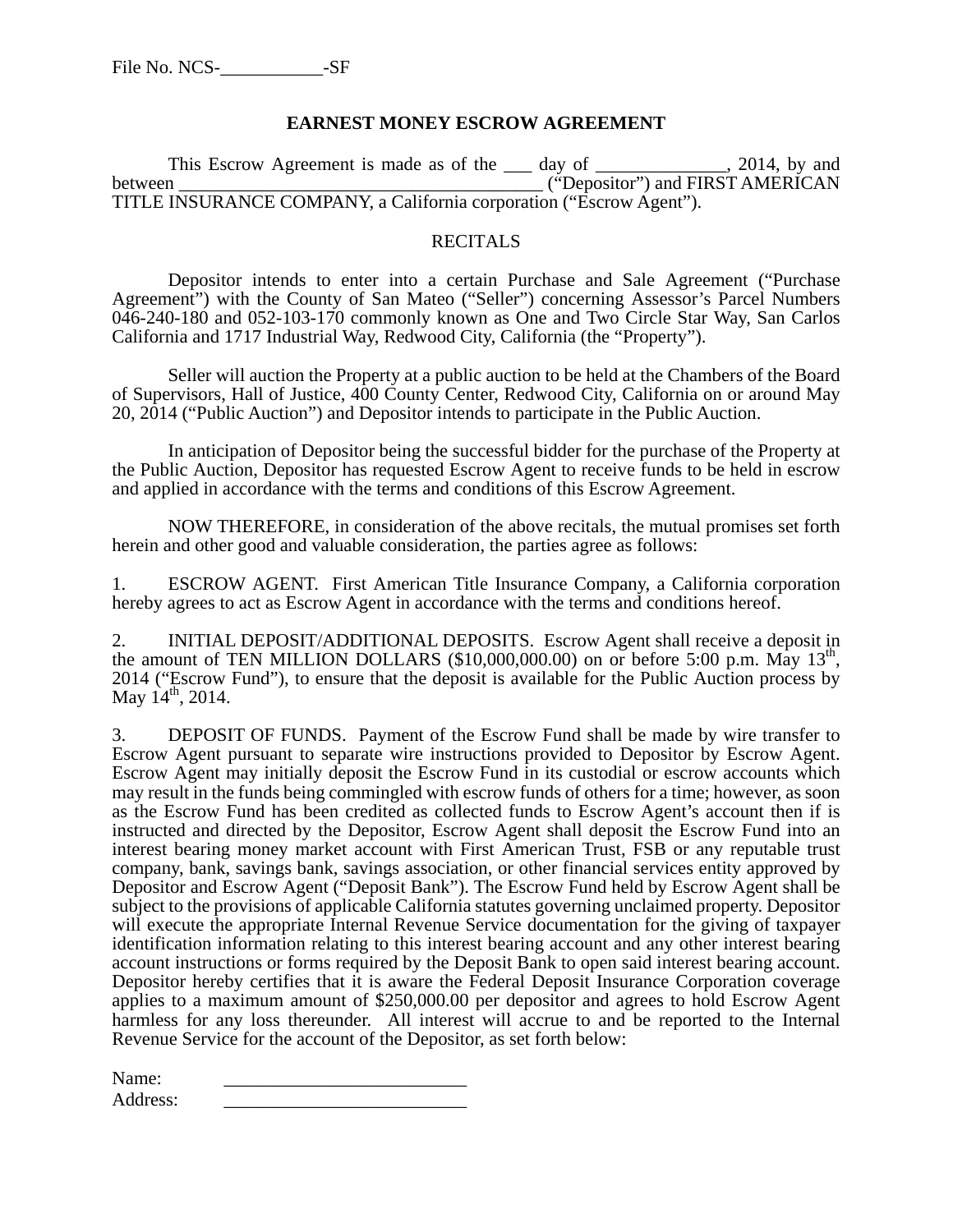| Tax I.D. |  |
|----------|--|
| Phone:   |  |

 $\frac{1}{\sqrt{2}}$  ,  $\frac{1}{\sqrt{2}}$  ,  $\frac{1}{\sqrt{2}}$  ,  $\frac{1}{\sqrt{2}}$  ,  $\frac{1}{\sqrt{2}}$  ,  $\frac{1}{\sqrt{2}}$  ,  $\frac{1}{\sqrt{2}}$  ,  $\frac{1}{\sqrt{2}}$  ,  $\frac{1}{\sqrt{2}}$  ,  $\frac{1}{\sqrt{2}}$  ,  $\frac{1}{\sqrt{2}}$  ,  $\frac{1}{\sqrt{2}}$  ,  $\frac{1}{\sqrt{2}}$  ,  $\frac{1}{\sqrt{2}}$  ,  $\frac{1}{\sqrt{2}}$ 

Escrow Agent shall not be responsible for any penalties, or loss of principal or interest, or any delays in the withdrawal of the funds which may be imposed by the Deposit Bank as a result of the making or redeeming of the investment pursuant to Depositor's instructions.

4. NOTICE OF RECEIPT OF ESCROW FUND. Within one business day of receipt of the Escrow Fund from Depositor, Escrow Agent is duly authorized and directed by Depositor to immediately notify the Seller and/or its agents of receipt of the Escrow Fund from Depositor via email, facsimile or other form of written communication. Said notice is to be provided to the following parties:

| To Seller:      | County of San Mateo                      |
|-----------------|------------------------------------------|
|                 | Attn: Freda Manuel                       |
|                 | 455 County Center, 4 <sup>th</sup> Floor |
|                 | Redwood City, CA 94603                   |
|                 | Phone: (650) 363 -4047                   |
|                 | $\text{Fax}:$ ***                        |
|                 | Email: fmanuel@smcgov.org                |
| with a copy to: | <b>County Counsel</b>                    |
|                 | Attn: John Nibbelin                      |
|                 | 400 County Center, 6 <sup>th</sup> Floor |
|                 | Redwood City, CA 94063                   |
|                 | Phone: (650)363-4757                     |
|                 | $Fax: ***$                               |
|                 | Email: jnibbelin@smcgov.org              |

5. DISBURSEMENT OF ESCROW FUND AND TERMINATION. Escrow Agent shall disburse all of the Escrow Fund in accordance with and in reliance upon written instructions from Depositor as follows:

- (a) If the Depositor is the successful bidder at the Public Auction and upon written notification from Depositor and Seller to Escrow Agent of the same, the Escrow Fund shall be immediately, and without further instruction, governed by the Purchase Agreement and shall be subject to the terms and provisions contained therein, pursuant to which, the Escrow Fund shall be immediately transferred into the sale escrow file number NCS-657821-SF. Thereafter, this Escrow Agreement shall be terminated and shall no longer be in further force or effect.
- (b) If the Depositor is not the successful bidder at the Public Auction and upon written notification from Depositor and Seller to Escrow Agent of the same, the Escrow Fund shall be immediately, and without further instruction, returned to Depositor pursuant to separate wire instructions provided by Depositor to Escrow Agent. This Escrow Agreement is terminated and shall no longer be in further force or effect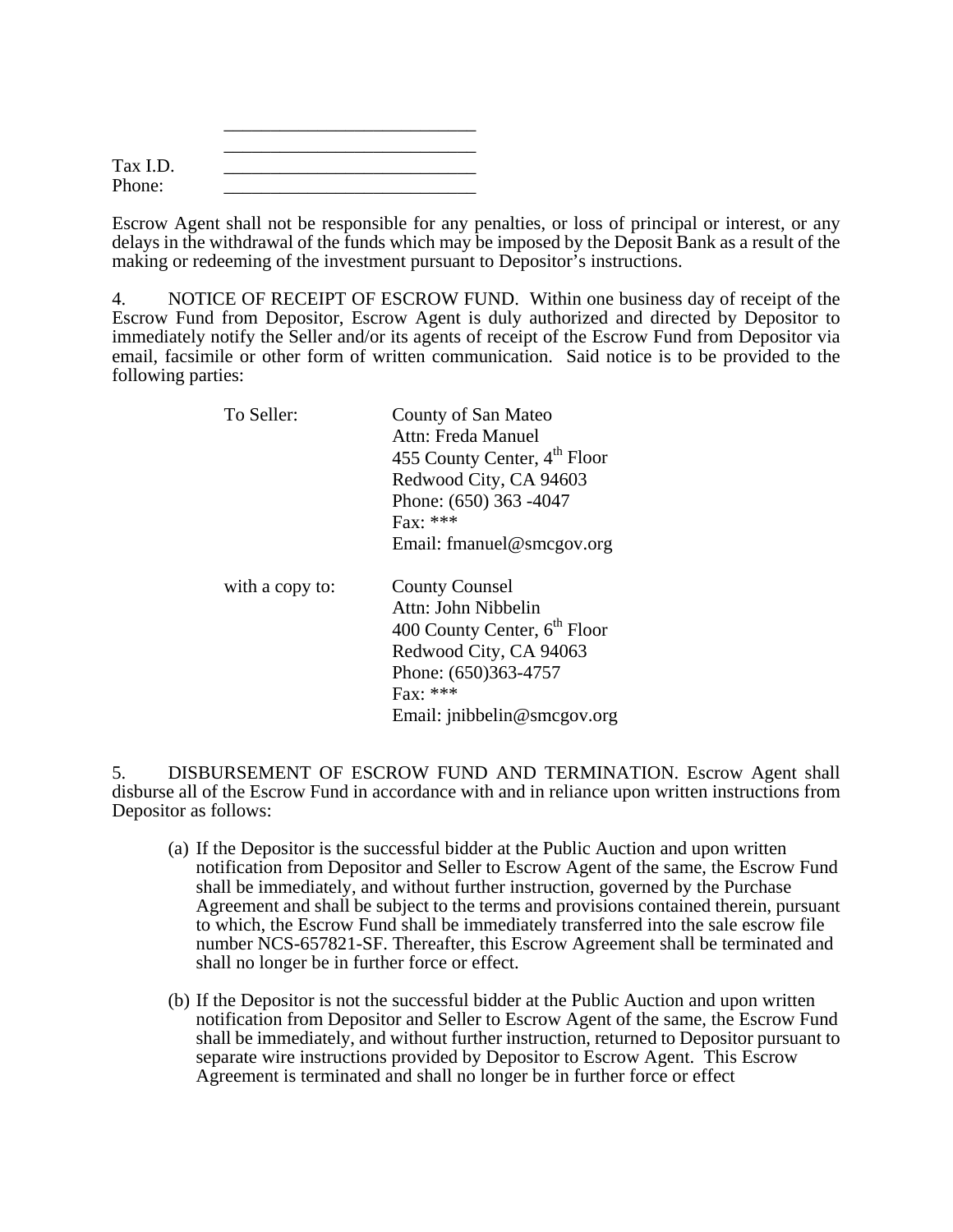- (c) If by May  $30<sup>th</sup>$ , 2014, Escrow Agent receives no notice from Depositor for the disbursement of the Escrow Fund as provided for in Paragraphs 5(a) and 5(b) above, then the Escrow Fund shall be immediately, and without further instruction, returned to Depositor pursuant to separate wire instructions provided by Depositor to Escrow Agent. This Escrow Agreement is terminated and shall no longer be in further force or effect
- (d) At any time prior to the date of the Public Auction but no later than one business day preceding the date of the public Auction, and if so directed by Depositor in writing, Depositor shall have the unilateral right to instruct Escrow Agent to return the Escrow Fund to Depositor pursuant to separate wire instructions provided by Depositor to Escrow Agent. Should Depositor elect to exercise its rights under this Paragraph 5 (d), Escrow Agent is duly authorized and directed by Depositor to immediately notify the Seller and/or its agents of same, as provided for in Paragraph 4 above. This Escrow Agreement is terminated and shall no longer be in further force or effect.

The Escrow Agent shall have no responsibility to make an investigation or determination of any facts underlying such written instructions noted above or as to whether any conditions upon which the Escrow Fund is to be released, have been fulfilled or not fulfilled, or to whom funds are released. At any time prior to the Public Auction, Depositor shall have complete

6. DEFAULT AND/OR DISPUTES. In the event of a dispute, the Escrow Agent is authorized, in its sole discretion and without further instruction, to deposit the Escrow Fund with a court of competent jurisdiction for a determination as to the proper disposition of said funds. In the event that the funds are deposited in court, the Escrow Agent shall be entitled to file a claim in the proceeding for its costs and counsel fees, if any.

7. ESCROW AGENT FEES AND OTHER EXPENSES. Escrow Agent shall not be required to advance its own funds for any purpose provided that any such advance, made at its option, shall be promptly reimbursed by the Depositor, and such optional advance shall not be an admission of liability on the part of Escrow Agent.

8. PERFORMANCE OF DUTIES. In performing any of its duties under this Escrow Agreement, or upon the claimed failure to perform its duties hereunder, Escrow Agent shall not be liable to anyone for any damages, losses or expenses which may occur as a result of Escrow Agent so acting, or failing to act; provided, however, Escrow Agent shall be liable for damages arising out of its willful default or gross negligence under this Escrow Agreement. Accordingly, Escrow Agent shall not incur any such liability with respect to (i) any good faith act or omission upon advice of counsel given with respect to any questions relating to the duties and responsibilities of Escrow Agent hereunder, or (ii) any good faith act or omission in reliance upon any document, including any written notice or instructions provided for in this Escrow Agreement, not only as to its due execution and to the validity and effectiveness of its provisions but also as to the truth and accuracy of any information contained therein, which Escrow Agent shall in good faith believe to be genuine, to have been signed or presented by the proper person or persons and to conform with the provisions of this Escrow Agreement.

9. LIMITATIONS OF LIABILITY. Escrow Agent shall not be liable for any loss or damage resulting from the following:

(a) The effect of the transaction underlying this Escrow Agreement including without limitation, any defect in the title to the real estate, any failure or delay in the surrender of possession of the property, the rights or obligations of any party in possession of the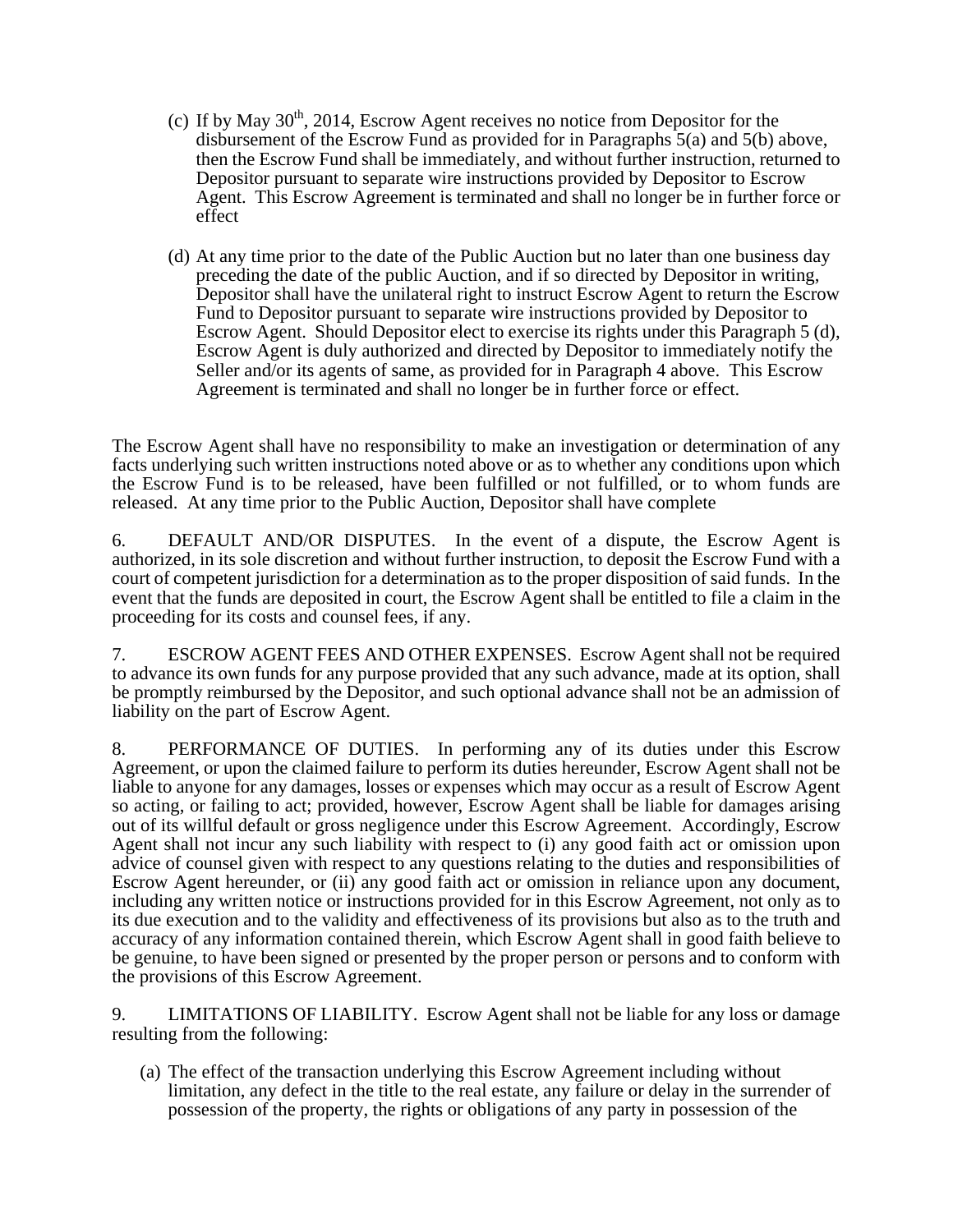property, the financial status or insolvency of any other party, and/or any misrepresentation of fact made by any other party;

- (b) The default, error, act or failure to act by any other party to the escrow;
- (c) Any defects or conditions of title to any property that is the subject of this escrow provided, however, that this limitation of liability shall not affect the liability of Escrow Agent under any title insurance policy which it has issued or may issue. NOTE: No title insurance liability is created by this Escrow Agreement; and
- (d) Escrow Agent's compliance with any legal process including but not limited to, subpoena, writs, orders, judgments and decrees of any court whether issued with or without jurisdiction and whether or not subsequently vacated, modified, set aside or reversed.

10. HOLD HARMLESS. Depositor shall indemnify the Escrow Agent and hold the Escrow Agent harmless from all damage, costs, claims and expenses arising from performance of its duties as Escrow Agent including reasonable attorneys' fees, except for those damages, costs, claims and expenses resulting from the gross negligence or willful default of the Escrow Agent.

11. RELEASE OF PAYMENT. Payment of the Escrow Fund so held in escrow by the Escrow Agent, in accordance with the terms, conditions and provisions of this Escrow Agreement and if applicable, pursuant to Paragraph  $5(a)$  above, the Purchase Agreement, shall fully and completely discharge and exonerate the Escrow Agent from any and all future liability or obligations of any nature or character at law or equity to the parties hereto or under this Escrow Agreement.

### 12. NOTICES FOR DEPOSITOR AND ESCROW AGENT:

| To Depositor:       | the control of the control of the control of the control of the control of the control of                                                                                                                                                                                                                                                                                                                    |
|---------------------|--------------------------------------------------------------------------------------------------------------------------------------------------------------------------------------------------------------------------------------------------------------------------------------------------------------------------------------------------------------------------------------------------------------|
|                     |                                                                                                                                                                                                                                                                                                                                                                                                              |
|                     |                                                                                                                                                                                                                                                                                                                                                                                                              |
|                     |                                                                                                                                                                                                                                                                                                                                                                                                              |
|                     | Phone: $\frac{1}{\sqrt{1-\frac{1}{2}}\sqrt{1-\frac{1}{2}}\sqrt{1-\frac{1}{2}}\sqrt{1-\frac{1}{2}}\sqrt{1-\frac{1}{2}}\sqrt{1-\frac{1}{2}}\sqrt{1-\frac{1}{2}}\sqrt{1-\frac{1}{2}}\sqrt{1-\frac{1}{2}}\sqrt{1-\frac{1}{2}}\sqrt{1-\frac{1}{2}}\sqrt{1-\frac{1}{2}}\sqrt{1-\frac{1}{2}}\sqrt{1-\frac{1}{2}}\sqrt{1-\frac{1}{2}}\sqrt{1-\frac{1}{2}}\sqrt{1-\frac{1}{2}}\sqrt{1-\frac{1}{2}}\sqrt{1-\frac{1}{2$ |
|                     |                                                                                                                                                                                                                                                                                                                                                                                                              |
|                     |                                                                                                                                                                                                                                                                                                                                                                                                              |
| with a copy to:     |                                                                                                                                                                                                                                                                                                                                                                                                              |
|                     |                                                                                                                                                                                                                                                                                                                                                                                                              |
|                     |                                                                                                                                                                                                                                                                                                                                                                                                              |
|                     |                                                                                                                                                                                                                                                                                                                                                                                                              |
|                     |                                                                                                                                                                                                                                                                                                                                                                                                              |
|                     |                                                                                                                                                                                                                                                                                                                                                                                                              |
| If to Escrow Agent: | First American Title Insurance Company                                                                                                                                                                                                                                                                                                                                                                       |
|                     | <b>National Commercial Services</b>                                                                                                                                                                                                                                                                                                                                                                          |
|                     | Attn: Sanjay Chohan                                                                                                                                                                                                                                                                                                                                                                                          |
|                     | 100 Spear Street, Suite 1600                                                                                                                                                                                                                                                                                                                                                                                 |
|                     | San Francisco, California 94105                                                                                                                                                                                                                                                                                                                                                                              |
|                     | Phone: 415.837-2261                                                                                                                                                                                                                                                                                                                                                                                          |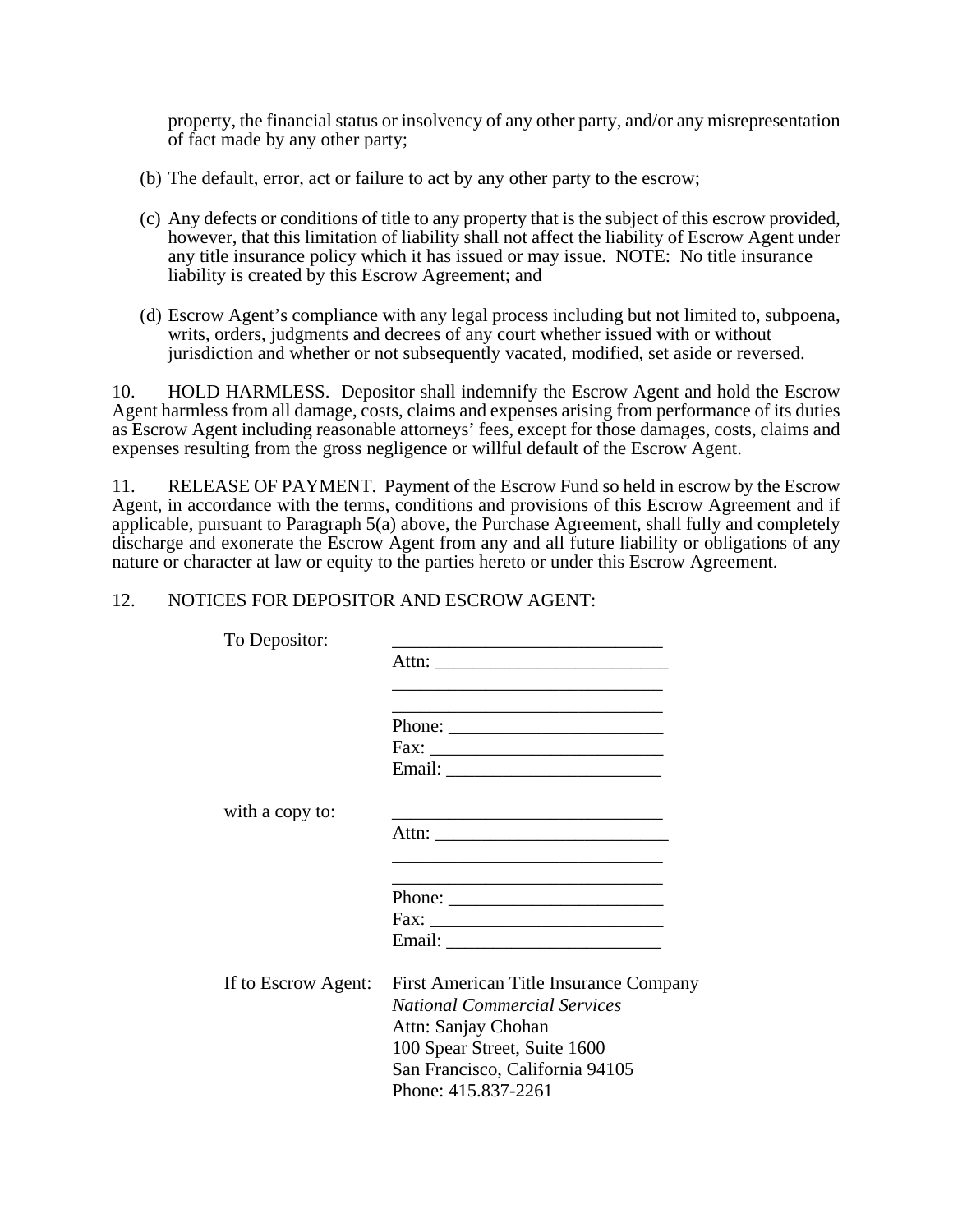# Fax: 714.824.5662 Email: schohan@firstam.com

13. SUCCESSORS AND ASSIGNS. This Escrow Agreement shall be binding upon and inure to the benefit of the parties respective successors and assigns.

14. GOVERNING LAW. This Escrow Agreement shall be governed by and construed in accordance with the Laws of the State of California.

15. COUNTERPART SIGNATURES. This Escrow Agreement may be executed in any number of counterparts, each of which shall be deemed to be an original, but all of which, when taken together, shall constitute but one and the same instrument.

16. TIME. Time shall be of the essence of this Escrow Agreement and each and every term and condition hereof.

17. DISCLOSURE. Depositor acknowledges that Escrow Agent may receive other benefits from the Deposit Bank where the funds are deposited. Based upon the deposit of the Escrow Fund in demand deposit accounts and other relationships with the Deposit Bank, Escrow Agent is eligible to participate in a program whereby the Escrow Agreement may (a) receive favorable loan terms and earn income from the investment of loan proceeds and (b) receive other benefits offered by the Financial Institution.

[Signatures are on the next page.]